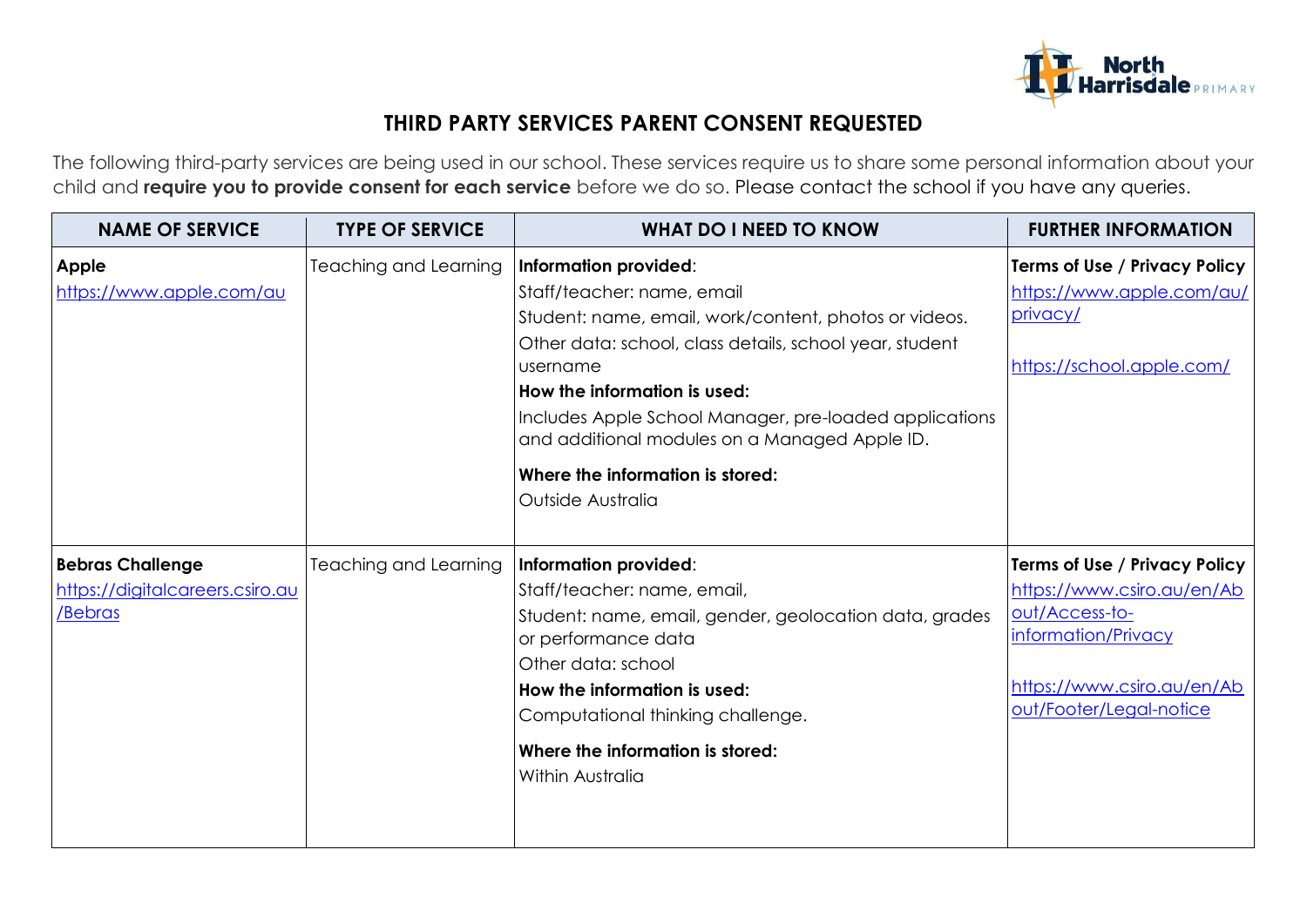| <b>Book Creator</b><br>https://bookcreator.com/                                                                                              | <b>Teaching and Learning</b>               | Information provided:<br>Staff/teacher: name and email<br>Student: name, email, work/content, photos or videos and<br>other data)<br>How the information is used:<br>Tool used for creating digital books<br>Where the information is stored:<br>Outside Australia                                                                                                                                                                                                                                                  | Terms of Use / Privacy Policy<br>https://bookcreator.com/ter<br>ms-of-service/<br>https://bookcreator.com/pp<br>$-row/$                     |
|----------------------------------------------------------------------------------------------------------------------------------------------|--------------------------------------------|---------------------------------------------------------------------------------------------------------------------------------------------------------------------------------------------------------------------------------------------------------------------------------------------------------------------------------------------------------------------------------------------------------------------------------------------------------------------------------------------------------------------|---------------------------------------------------------------------------------------------------------------------------------------------|
| <b>CNAP (including ANA)</b><br>https://<br>bestperformance.com.au/pr<br>oducts/cnap/<br>https://<br>bestperformance.com.au/pr<br>oducts/ana/ | Assessment<br><b>Teaching and Learning</b> | Information provided:<br>Nominated staff name, nominated staff email, school<br>name, school address, student name, date of birth, class<br>details, school year, test results, gender, grades or<br>performance.<br>How the information is used:<br>CNAP provides educators with an online portal where<br>teachers can analyse a cohort or student's strengths and<br>weaknesses and build Australian Curriculum linked<br>learning plans from this data.<br>Where the information is stored:<br>Within Australia | <b>Terms of Use / Privacy Policy</b><br>https://bestperformance.co<br>m.au/wp-content/uploads/<br>2019/04/Privacy-Policy-April-<br>2019.pdf |
| Datahub<br>https://bestperformance.<br>com.au/products/data-hub/                                                                             | Assessment<br><b>Teaching and Learning</b> | Information provided:<br>Staff email, school, student name, date of birth, class<br>details, school year, student test results, gender, and<br>grades or performance.<br>How the information is used:<br>Uses standardised tests, participation levels and other<br>factors to develop data driven student improvement<br>strategies and target weaknesses in progression.<br>Where the information is stored:<br>Within Australia                                                                                  | Terms of Use / Privacy Policy<br>https://bestperformance.co<br>m.<br>au/wpcontent/uploads/201<br>9/04/Privacy-Policy-April-<br>2019.pdf     |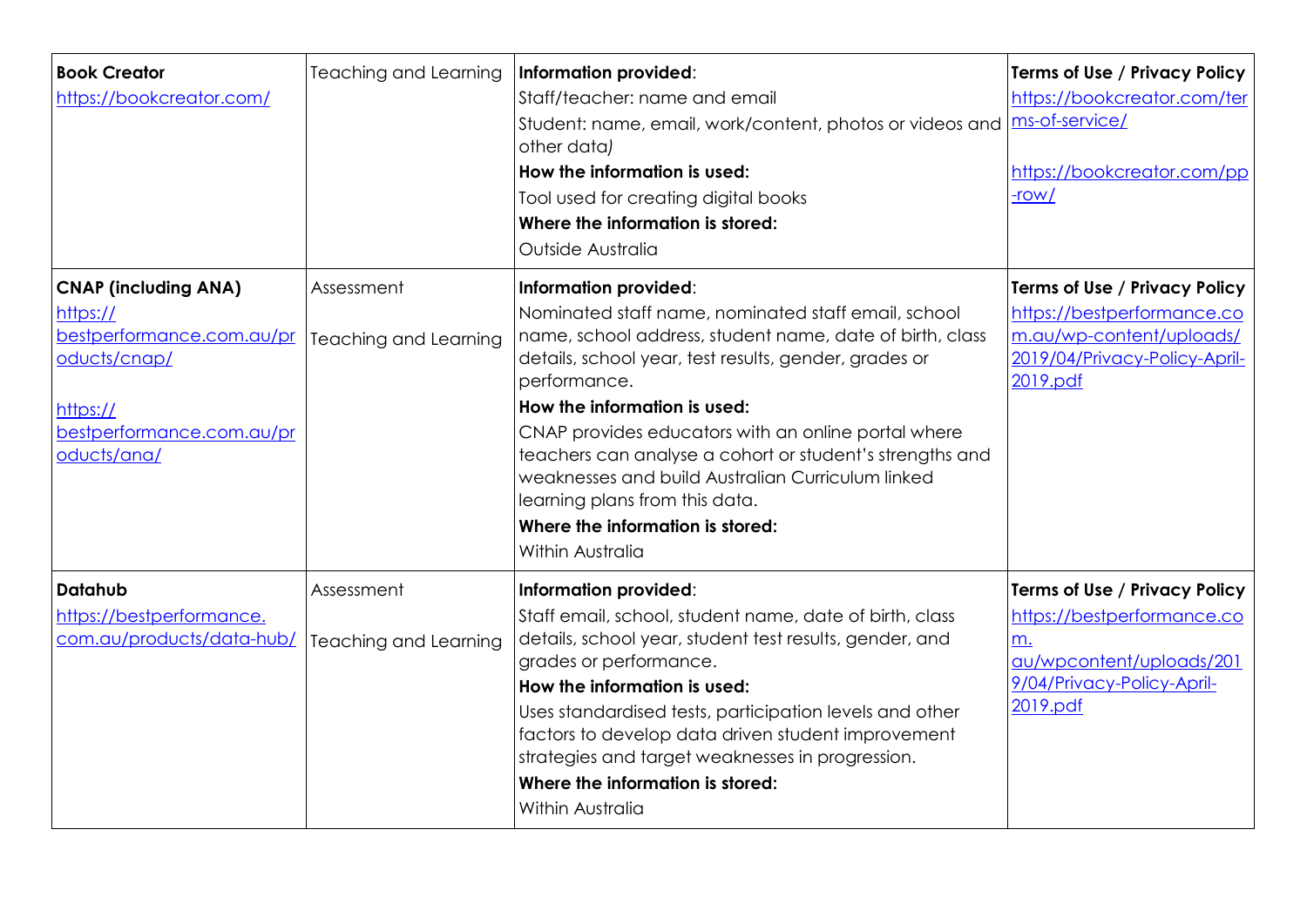| <b>Explain Everything</b><br>https://explain<br>everything.com/education/ | References and<br>Resources<br><b>Teaching Aids and</b><br>Equipment | Information provided:<br>Name of subscription owner, school name, email address<br>of subscriber, remainder of the group do not require email<br>address, student log in, student work/content (projects<br>uploaded to Explain Drive), and videos (when uploaded<br>by user only).<br>How the information is used:<br>Enables users to create presentations using video,<br>notation and audio recording. Students and teachers<br>can share thoughts and ideas in real time.<br>Where the information is stored:<br>Outside Australia but certified by Australian Signals<br><b>Directory</b> | Terms of Use / Privacy Policy<br>https://explaineverything.co<br>m/terms-of-use/<br>https://explaineverything.co<br>m/privacy-policy/ |
|---------------------------------------------------------------------------|----------------------------------------------------------------------|-------------------------------------------------------------------------------------------------------------------------------------------------------------------------------------------------------------------------------------------------------------------------------------------------------------------------------------------------------------------------------------------------------------------------------------------------------------------------------------------------------------------------------------------------------------------------------------------------|---------------------------------------------------------------------------------------------------------------------------------------|
| <b>Jamf School</b><br>https://www.jamf.com/produ<br>cts/jamf-school/      | Apple mobile device<br>Management                                    | Information provided:<br>Staff/teacher: name, email and personal information<br>Student: name and email<br>How the information is used:<br>Apple Mobile Device Management<br>Where the information is stored:<br>Outside Australia                                                                                                                                                                                                                                                                                                                                                              | Terms of Use / Privacy Policy<br>https://www.jamf.com/priva<br>cy/<br>https://www.jamf.com/term<br>s-of-use/                          |
| <b>Kapture Photography</b><br>https://www.kapture.com.au                  | <b>School Photography</b>                                            | Information provided:<br>School name, student unique identifier number for<br>purchasing from vendor website, student name, student<br>class details, school year and profile or other photos.<br>How the information is used:<br>Enables parents to purchase their child/ren and<br>class/special group photos. Photos are also provided to<br>schools for school database/archives.<br>Where the information is stored:<br>Australia                                                                                                                                                          | Terms of Use / Privacy Policy<br>Nil                                                                                                  |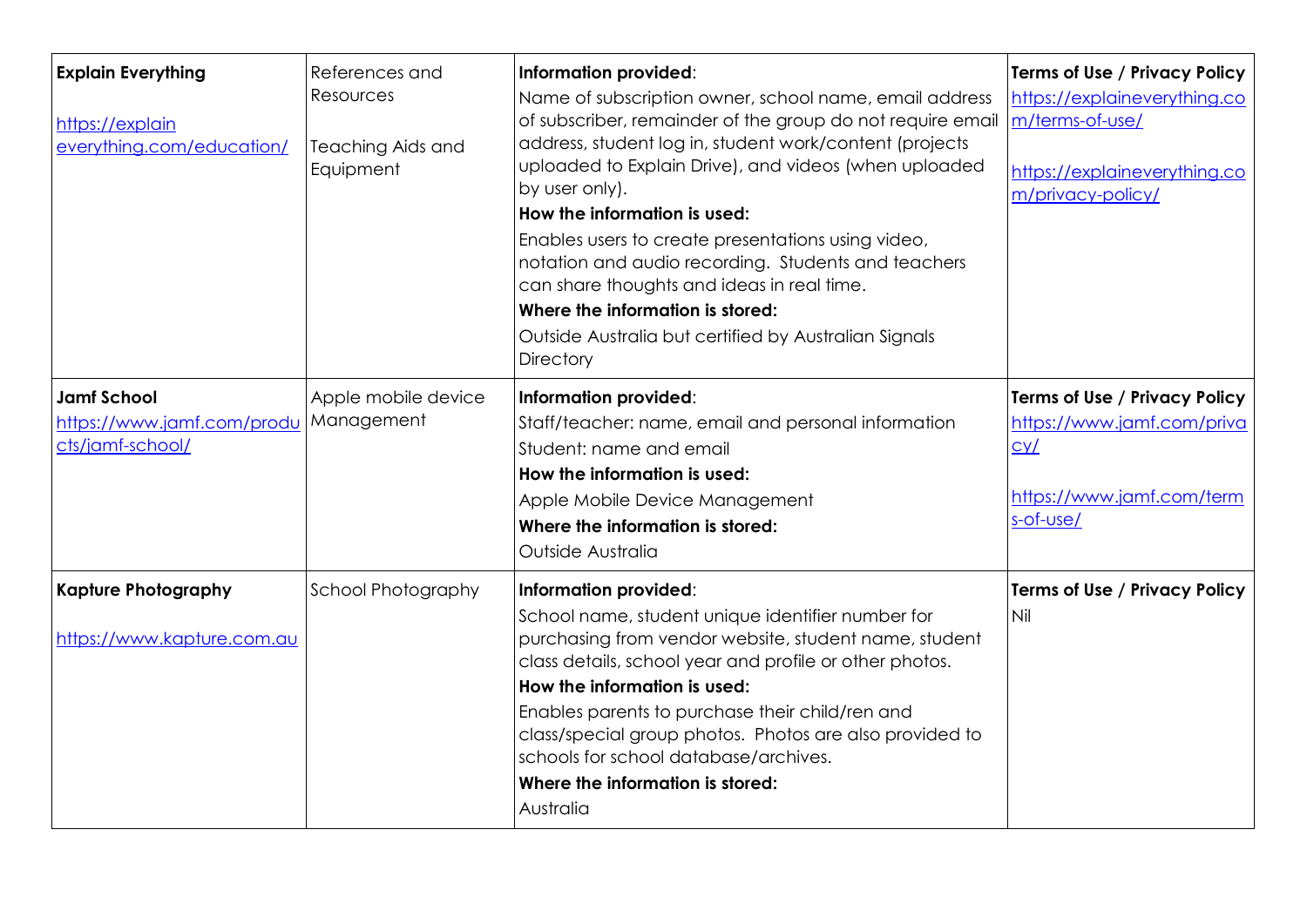| <b>Mathletics</b><br>https://www.mathletics.com<br>$/$ au $/$ | <b>Mathematics</b><br>Teaching and learning | Information provided:<br>Student name, school, student email, student password,<br>class details, student work and student performance.<br>How the information is used:<br>Provides students with access to online maths learning tool<br>and online maths competitions.<br>Where the information is stored:<br>Within Australia                                                                                | <b>Terms of Use / Privacy Policy</b><br>http://www.3plearning.com<br>/privacy/<br>https://www.3plearning.co<br>m/terms/                                                                                                       |
|---------------------------------------------------------------|---------------------------------------------|-----------------------------------------------------------------------------------------------------------------------------------------------------------------------------------------------------------------------------------------------------------------------------------------------------------------------------------------------------------------------------------------------------------------|-------------------------------------------------------------------------------------------------------------------------------------------------------------------------------------------------------------------------------|
| <b>Mathseeds</b><br>https://mathseeds.com.au                  | <b>Mathematics</b><br>Teaching and learning | Information provided:<br>Student Username and password, student name, student<br>email, school, class details, school year and student work.<br>How the information is used:<br>The program features a variety of lessons and activities.<br>Each lesson is structured to build early mathematical skills.<br>Children can progress at their own level.<br>Where the information is stored:<br>Within Australia | <b>Terms of Use / Privacy Policy</b><br>https://readingeggs.com.au<br>/terms<br>https://readingeggs.com.au<br>/privacy/<br>(This is not an error; Blake<br>eLearning is the vendor for<br>both Mathseeds and Reading<br>Eggs) |
| Padlet<br>https://padlet.com/                                 | <b>Teaching and Learning</b>                | Information provided:<br>References & Resources Student name, school, student work, profile.<br>How the information is used:<br>Online "bulletin "board, where students and teachers can<br>collaborate, reflect, share links and pictures.<br>Where the information is stored:<br>Outside Australia but certified by Australian Signals<br><b>Directory</b>                                                    | Terms of Use / Privacy Policy<br>https://padlet.com/about/<br>privacy<br>https://padlet.com/about/<br>terms                                                                                                                   |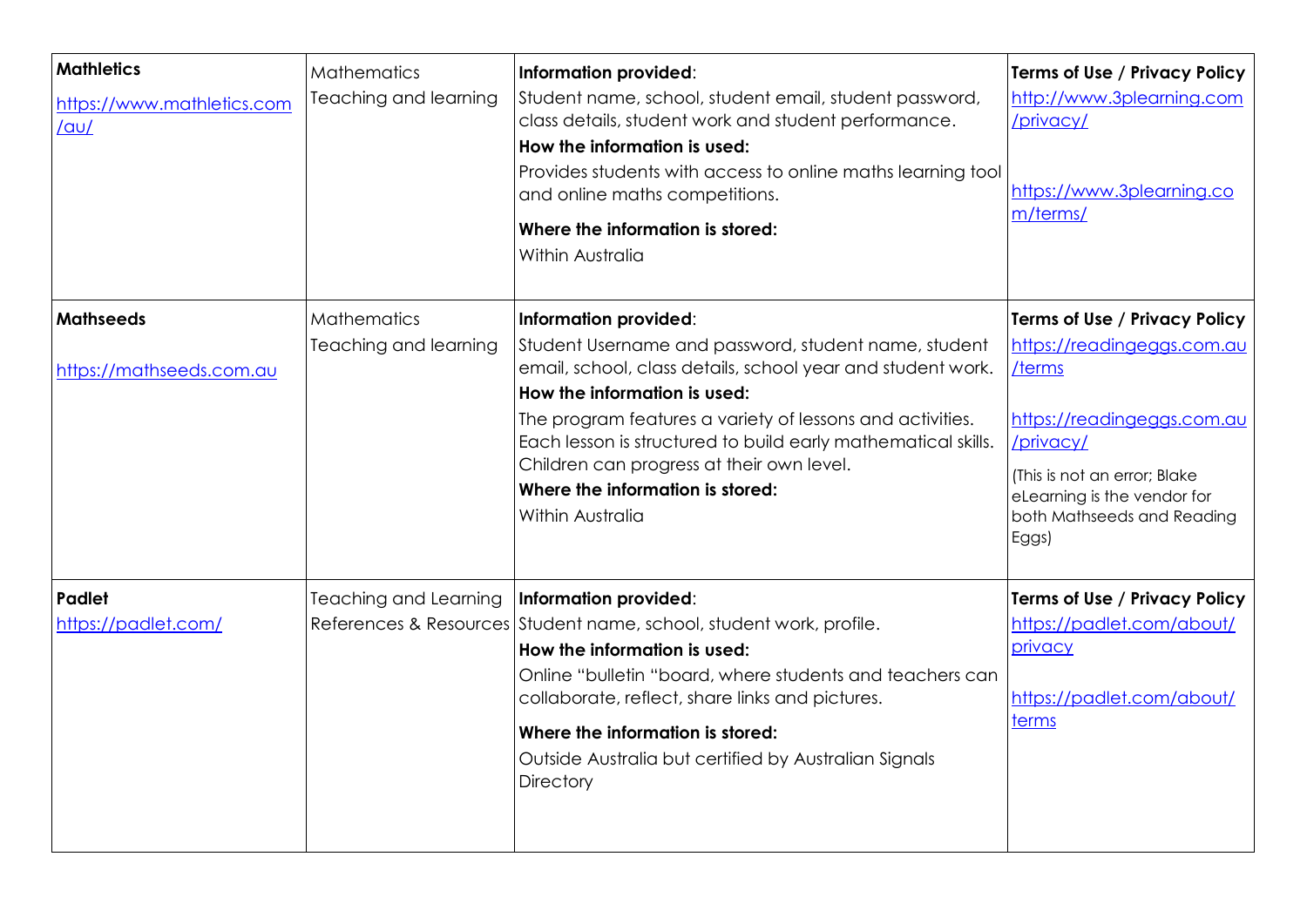| <b>PAT (ACER)</b><br>https://www.acer.org/au/pat                                                   | Assessment and Testing                              | Information provided:<br>Staff/teacher: name, email,<br>Student: name, date of birth, work/content, gender,<br>grades or performance data, other data<br>How the information is used:<br>Tests to provide objective, norm-referenced information<br>about students' skills and understandings in a range of key<br>areas.<br>Where the information is stored:<br>Within Australia                    | Terms of Use / Privacy Policy<br>https://www.acer.org/priva<br>CY<br>https://www.acer.org/online<br>-terms-of-use       |
|----------------------------------------------------------------------------------------------------|-----------------------------------------------------|------------------------------------------------------------------------------------------------------------------------------------------------------------------------------------------------------------------------------------------------------------------------------------------------------------------------------------------------------------------------------------------------------|-------------------------------------------------------------------------------------------------------------------------|
| Seesaw<br>https://web.seesaw.me                                                                    | Class communication<br><b>Teaching and Learning</b> | Information provided:<br>Student name, student email, school, class details, school<br>year, parent email, parent name, student work, profile or<br>other photos and videos.<br>How the information is used:<br>This service is a digital portfolio and communication<br>platform.<br>Where the information is stored:<br>Outside Australia but certified by Australian Signals<br><b>Directory</b>  | Terms of Use / Privacy Policy<br>https://web.seesaw.me/priv<br>acy-policy<br>https://web.seesaw.me/ter<br>ms-of-service |
| <b>Social-Emotional Wellbeing</b><br>(SEW) Survey<br>https://www.acer.org/au/se<br>$\underline{W}$ | Teaching and Learning,<br>Assessment and Testing    | Information provided:<br>Staff/teacher: name, email,<br>Student: name, date of birth, work/content, gender,<br>grades or performance data, other data<br>How the information is used:<br>Provides schools with information on their student<br>population so that schools can use the data to direct<br>planning and problem-solving efforts<br>Where the information is stored:<br>Within Australia | Terms of Use / Privacy Policy<br>https://www.acer.org/priva<br>$cy$<br>https://www.acer.org/online<br>-terms-of-use     |